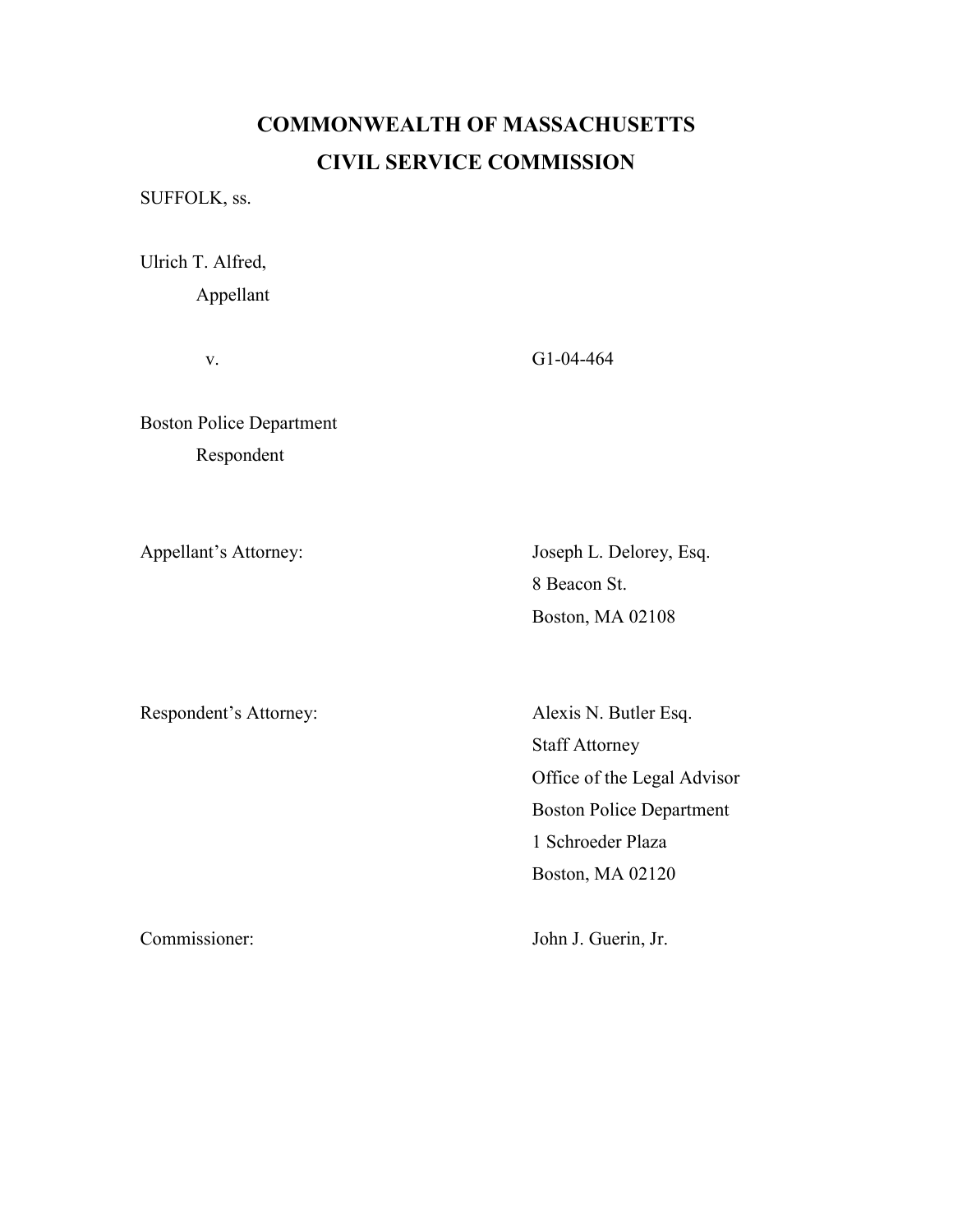## DECISION

 Pursuant to the provisions of G.L. c. 31, § 2 (b), the Appellant, Ulrich Alfred ("Appellant"), appealed the decision of the Boston Police Department ("Department" or "BPD") to bypass him for original appointment as a Police Officer on November 12, 2004. The appeal was timely filed. A pre-hearing conference was held December 28, 2004. A hearing was held on February 28 and March 2, 2006, at the office of the Civil Service Commission ("Commission" or "CSC"). As no written notice was received from either party, the hearing was declared private. Two tapes were made of this hearing. Proposed Decisions were submitted by the parties as instructed by the hearing officer.

## FINDINGS OF FACT:

 Based upon the items entered into evidence (Joint Exhibits 1 - 12), the testimony of Edward Callahan, Assistant Chief of the Bureau of Administration and Technology; Detective James Moy; Sergeant Detective Catherine Doherty; Deputy Superintendent Marie S. Donahue, Assistant Chief of the Bureau of Internal Investigation; Officer Richard Leham and the Appellant, I make the following finds of fact:

- 1) The Appellant was hired on December  $3<sup>rd</sup>$ , 2001 by the Boston Municipal Police Department, which is a separate police force from the Boston Police Department.
- 2) The Appellant applied for appointment to the position of Police Officer within the BPD on May 15, 2004. (Exhibit 6).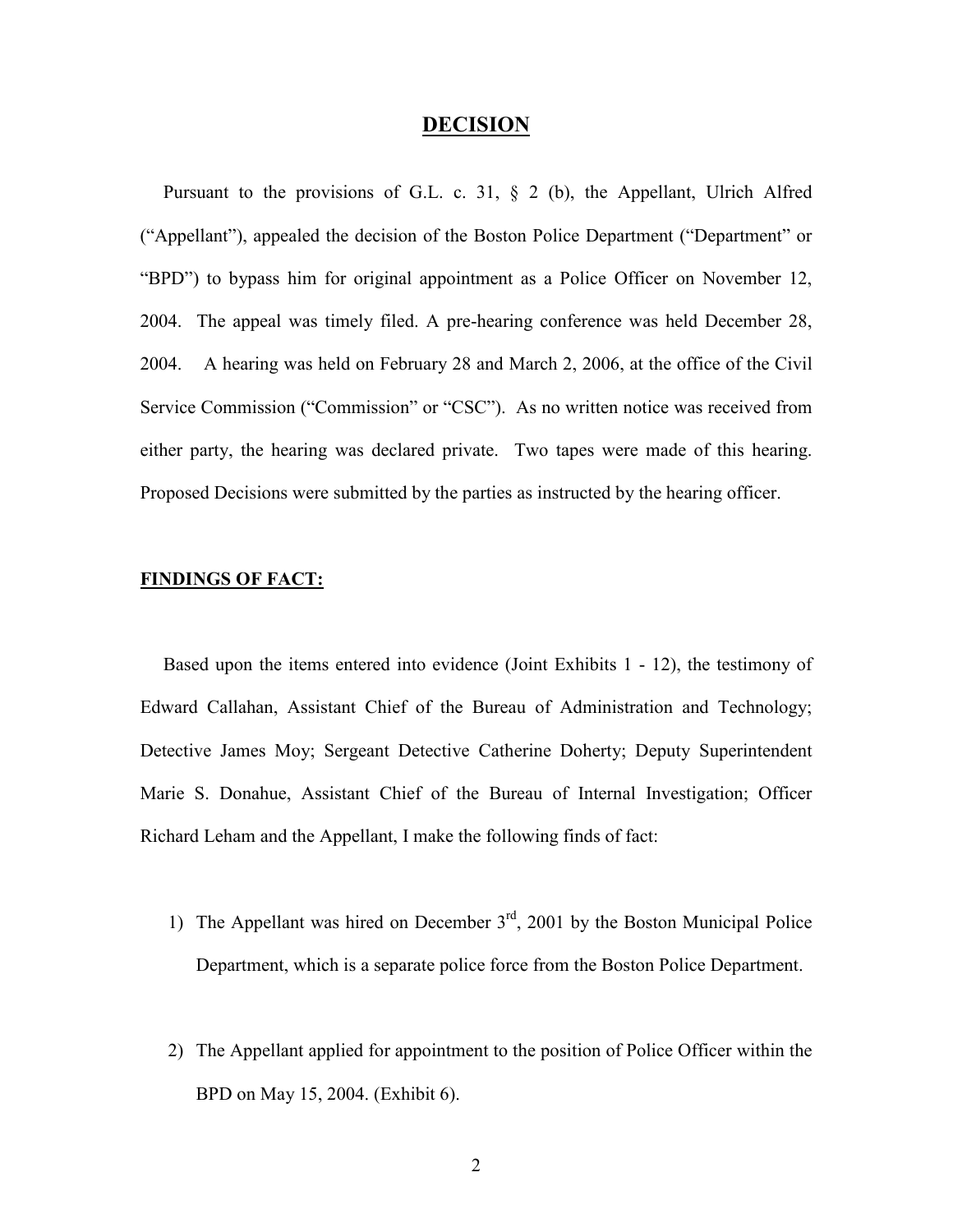- 3) When asked about his previous employment at the Commission's Full Hearing, the Appellant was unable to do so without viewing his resume. (Testimony of Appellant).
- 4) The Appellant was honorably discharged from the United States Marine Corps in April 2005. (Testimony of Appellant).
- 5) On June  $28<sup>th</sup>$ , 1994, the Appellant pleaded guilty to a charge of Assault and Battery for a domestic violence incident that occurred on June  $3<sup>rd</sup>$ , 1994, involving his girlfriend at the time, (name redacted). (It appears from the Testimony of the Appellant and from the Exhibits that the Appellant and (name redacted) were married at some point; although the duration of their marriage is unclear.) The Court entered a Continuance without a Finding ("CWOF") for nine (9) months with the conditions that the Appellant enter into and complete a Project RAP Domestic Violence program for batterers' treatment. (Exhibit 10).
- 6) (Name redacted) has filed complaints leading to the issuance of two restraining orders against the Appellant for two separate incidents. The first was filed on January  $6<sup>th</sup>$ , 2000, and the second on October  $2<sup>nd</sup>$ , 2003. Both restraining orders were later vacated. (Exhibits 11 & 12).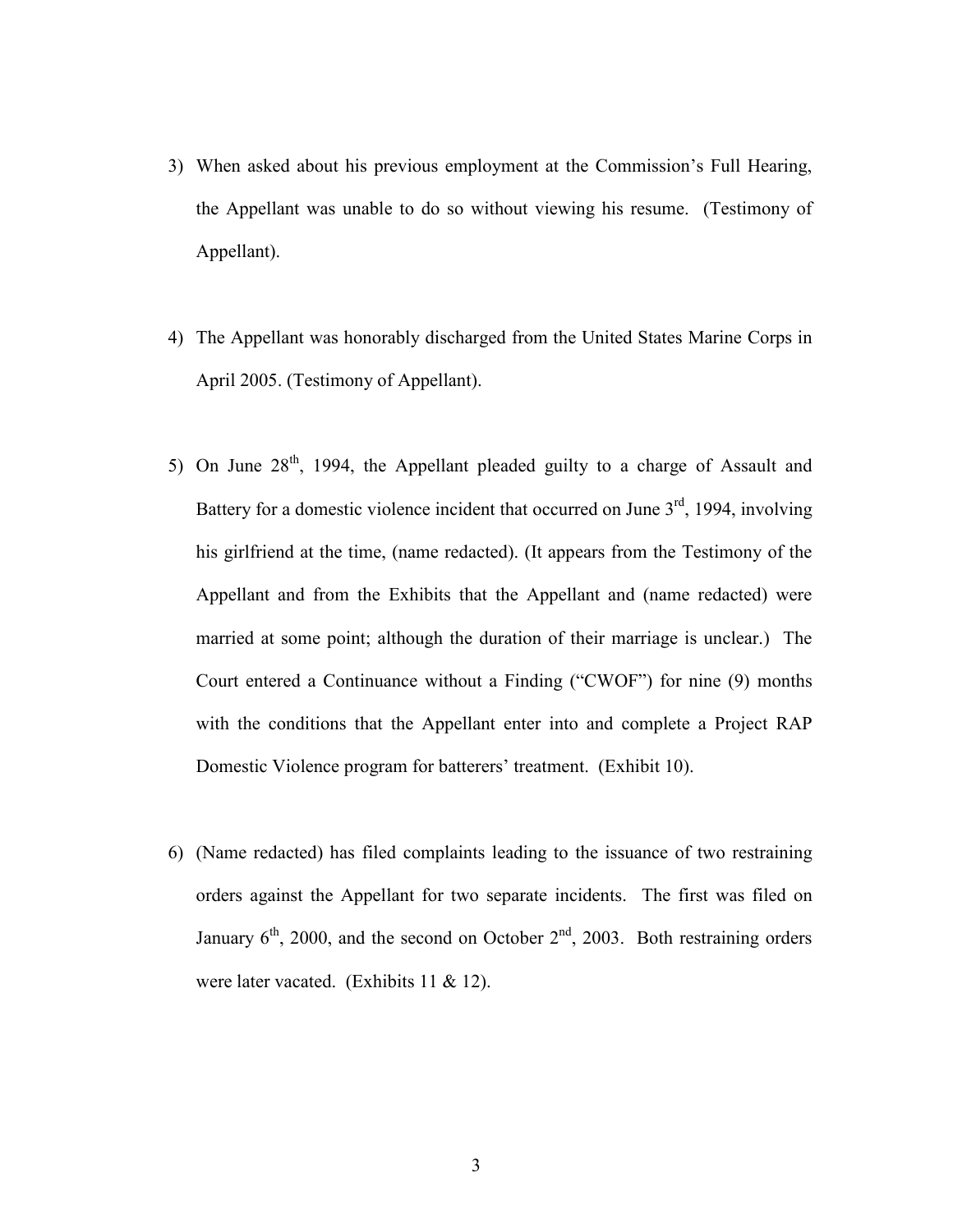- 7) The Appellant has filed complaints leading to the issuance of two restraining orders against (name redacted) for two separate incidents. The first was filed on January 3, 2000, and the second on October  $1<sup>st</sup>$ , 2003. Both restraining orders were later vacated. (Exhibit 12, Testimony of Appellant).
- 8) The Recruit Investigation Unit of the BPD compiled a background investigation of the Appellant, which included reviewing the Appellant's criminal history, court documents, speaking with (name redacted) and speaking with the Appellant. (Testimony of Edward Callahan, Sergeant Detective Catherine Doherty and Deputy Superintendent Marie S. Donahue).
- 9) On August 19, 2004, Detective James Moy conducted the Appellant's recruit investigation. Detective Moy began his investigation by running a Board of Probation check on the Appellant which revealed that the Appellant was prosecuted for an Assault and Battery charge in 1994. The Appellant was put on probation, which was extended because he failed to complete the court-ordered Batterers' Treatment Program and four (4) warrants had been issued. The Appellant eventually completed the court-ordered Batterers' Treatment Program in 1997. The District Court subsequently issued the Appellant a Probation Terminated Defendant Dismissed ("PTDD") on July 23, 2001. The Board of Probation check also revealed two (2) restraining orders that had been issued against the Appellant on January  $6<sup>th</sup>$ , 2000, and October 1<sup>st</sup>, 2003. Detective Moy spoke with the Appellant and the victim regarding the domestic violence incidents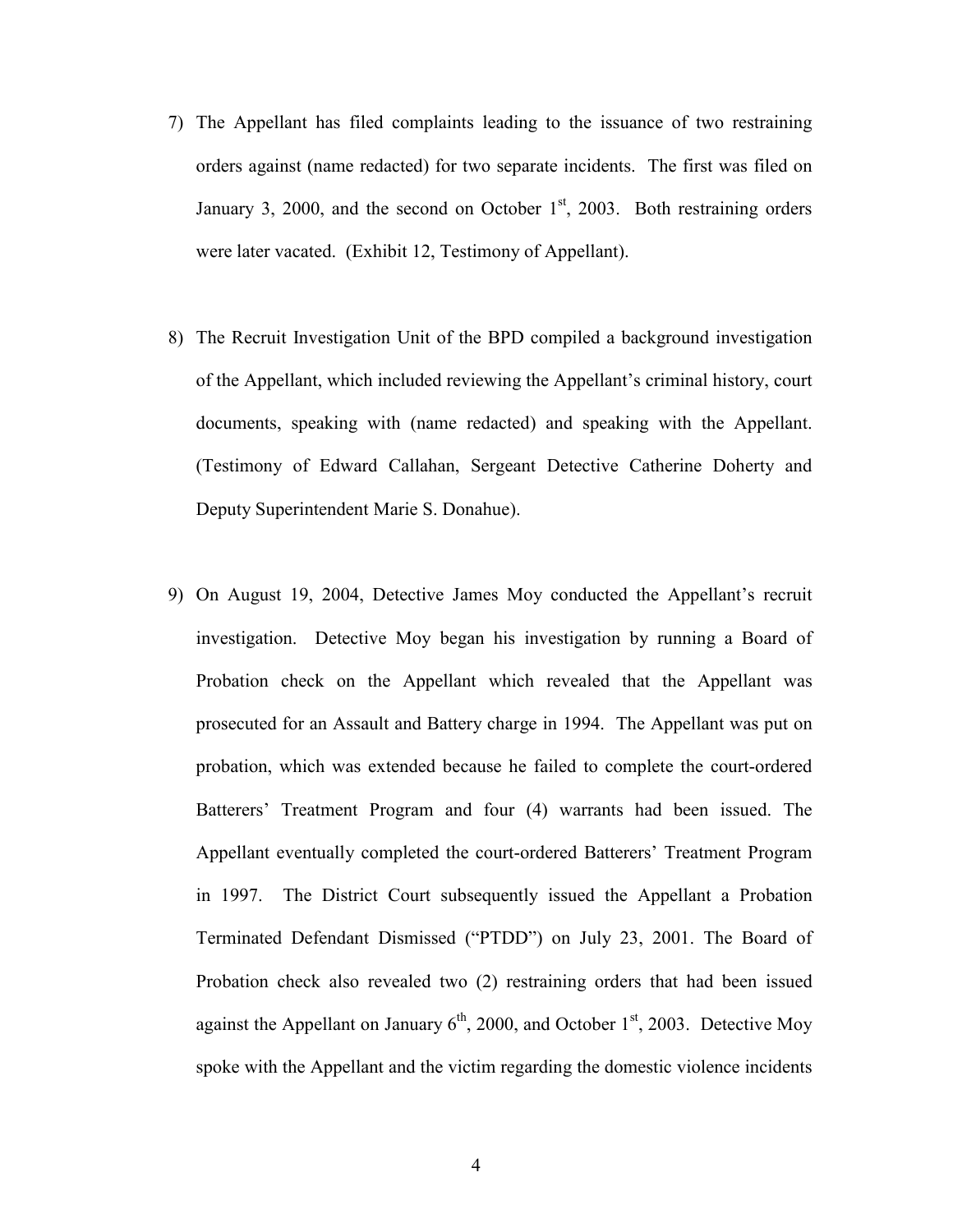referred to in the restraining orders and compiled his findings into a report. (Exhibit 2; Testimony of Detective James Moy).

- 10) The Appellant testified at the Commission that in 1994 in Lynn, he was residing with (name redacted) whom he was living with and had a child of one year. (Testimony of Appellant).
- 11) The Appellant testified that on June 3, 1994, police responded to a call from the Appellant's residence resulting in the Appellant leaving in custody of the police. (Testimony of Appellant).
- 12) The Appellant testified that this incident resulted when (name redacted) started throwing and breaking all of his possessions. (Name redacted) attempted to physically push the Appellant out of the apartment and he tried to push her off of him and "in defense, she fell on some piece of furniture." (Testimony of Appellant).
- 13) The Appellant testified that (name redacted) did not want the officers to arrest the Appellant. (Testimony of Appellant).
- 14) The Appellant testified that (name redacted) arrived at the police station the next day, willing to dismiss any charge brought against him. At the time, both of them were "naïve to what domestic violence was." (Testimony of Appellant).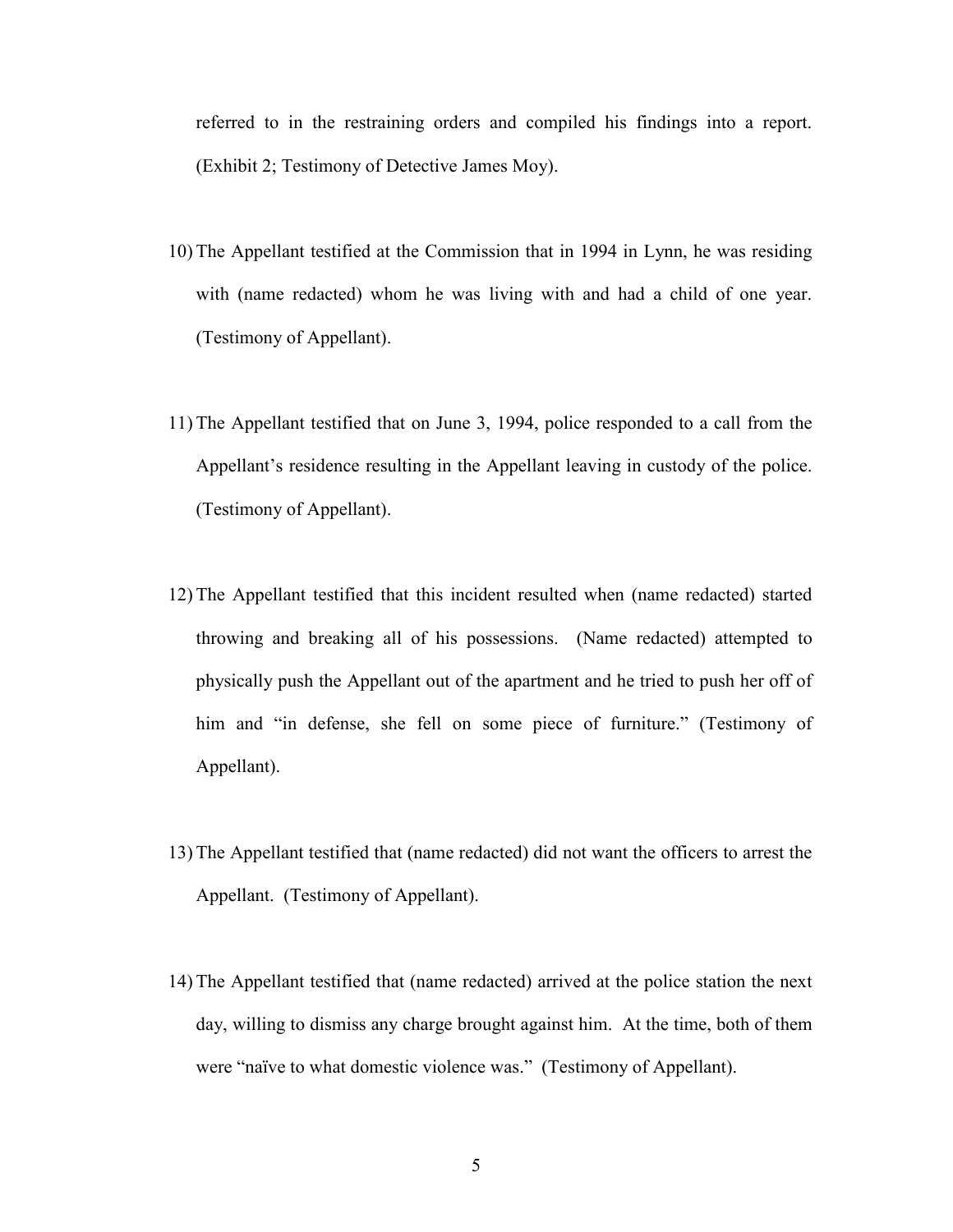- 15) Appellant had been dating (name redacted) since he was fifteen (15) years old and she was fourteen (14) years old. (Testimony of Appellant).
- 16) The Appellant disputed that there was a physical dispute between himself and (name redacted) on June 3, 1994. (Testimony of the Appellant).
- 17) Upon reviewing the Police Report filed from the June 1994 incident, the Appellant conceded that "pushing each other" is a physical altercation. (Testimony of the Appellant; Exhibit 7-A).
- 18) The Appellant testified that the Batterers' Treatment program, to which he was referred by the Court in regard to the 1994 Assault and Battery involving (name redacted), was like a "boot camp" where you needed to pay fifty (50) dollars up front per session. Furthermore, each time he would be unable to pay for the program or if he was late for the program, a warrant would be issued. (Testimony of Appellant).
- 19) The Appellant testified that he was undergoing financial troubles relating to the Batterers' Treatment Program and continued to live with (name redacted) during this time. (Testimony of Appellant).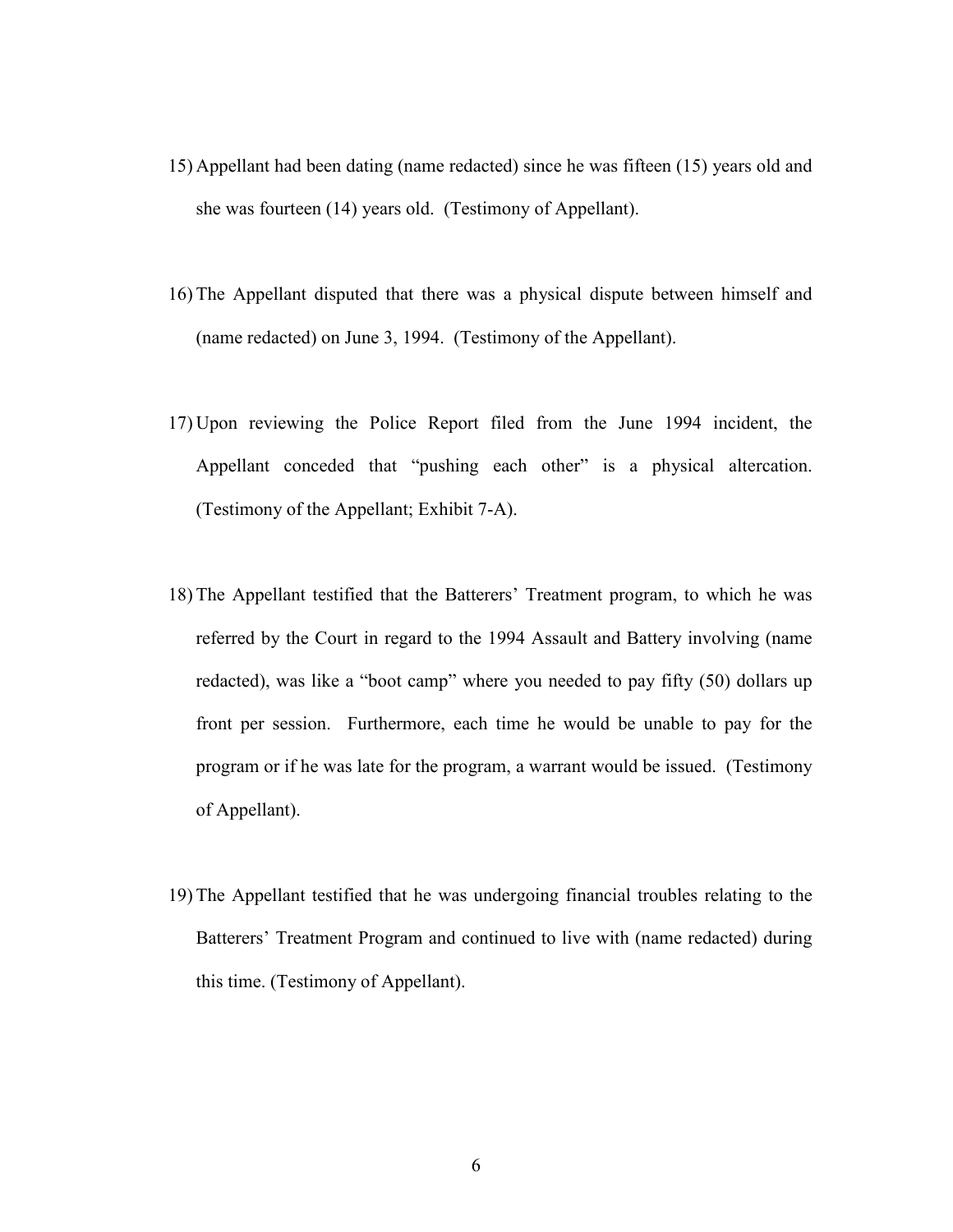- 20) The Appellant testified that the warrants were issued because the Appellant did not have the \$50 necessary for admission to four (4) Batterers' Treatment sessions. (Testimony of Appellant).
- 21) The Appellant testified that on each meeting for the court-ordered Batterers' Treatment program, he presented himself at the program site and advised the monitors of his inability to pay the admission fee. (Testimony of Appellant).
- 22) The Appellant testified that he notified his probation officer the next day for all four (4) occasions he failed to bring the money. (Testimony of Appellant).
- 23) The Appellant testified that all four (4) warrants were recalled and the matter was continued without a finding because the Appellant successfully completed the program, despite the financial circumstances he was enduring. (Testimony of Appellant; Exhibit 1).
- 24) In October 1999, the Appellant separated from (name redacted). At this time, the Appellant now had two children with (name redacted). (Testimony of Appellant).
- 25) On January 2, 2000, the Appellant was dining with a female friend, which was considered a date. (Name redacted) Godmother, who had not been aware that Appellant and (name redacted) had separated, approached the Appellant during this date. (Testimony of Appellant).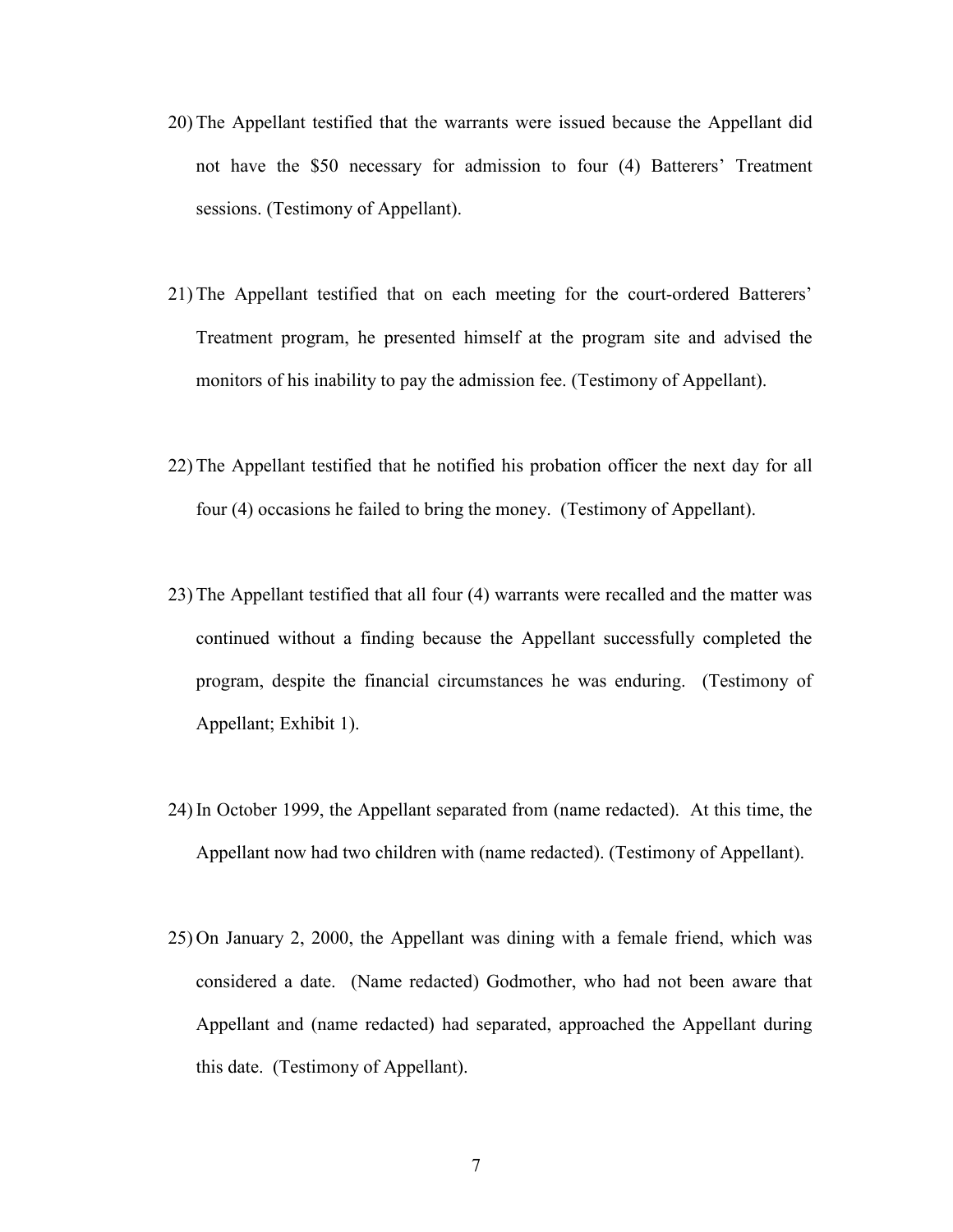- 26) The Appellant testified that immediately after he left the restaurant, he saw (name redacted) Godmother calling (name redacted) from a pay phone. From this conversation, the Appellant feared that his "date" would be subject to imminent harm from (name redacted). It was at this point that the Appellant concluded that it was necessary for him to obtain an order against (name redacted). (Testimony of Appellant).
- 27) The Appellant applied for a restraining order the next day, January 3, 2000. (Testimony of Appellant).
- 28) Subsequently, (name redacted) applied for a restraining order against the Appellant on January  $6<sup>th</sup>$ , 2000. (Testimony of Appellant; Exhibit 1; Exhibit 11).
- 29) The cross-orders in 2000 between the Appellant and (name redacted) were vacated at the request of both parties on January 12, 2000. (Exhibit 1; Exhibit 11).
- 30) On October 1, 2003, (name redacted) approached the Appellant in Boston City Hall, where he was employed as a Municipal Police Officer. (Exhibit 1).
- 31) At this time, (name redacted) confronted the Appellant over his non-appearance at Suffolk Probate Court hearing related to their relationship, resulting in (name redacted) initiating a 209A Restraining Order against the Appellant. (Exhibit 1).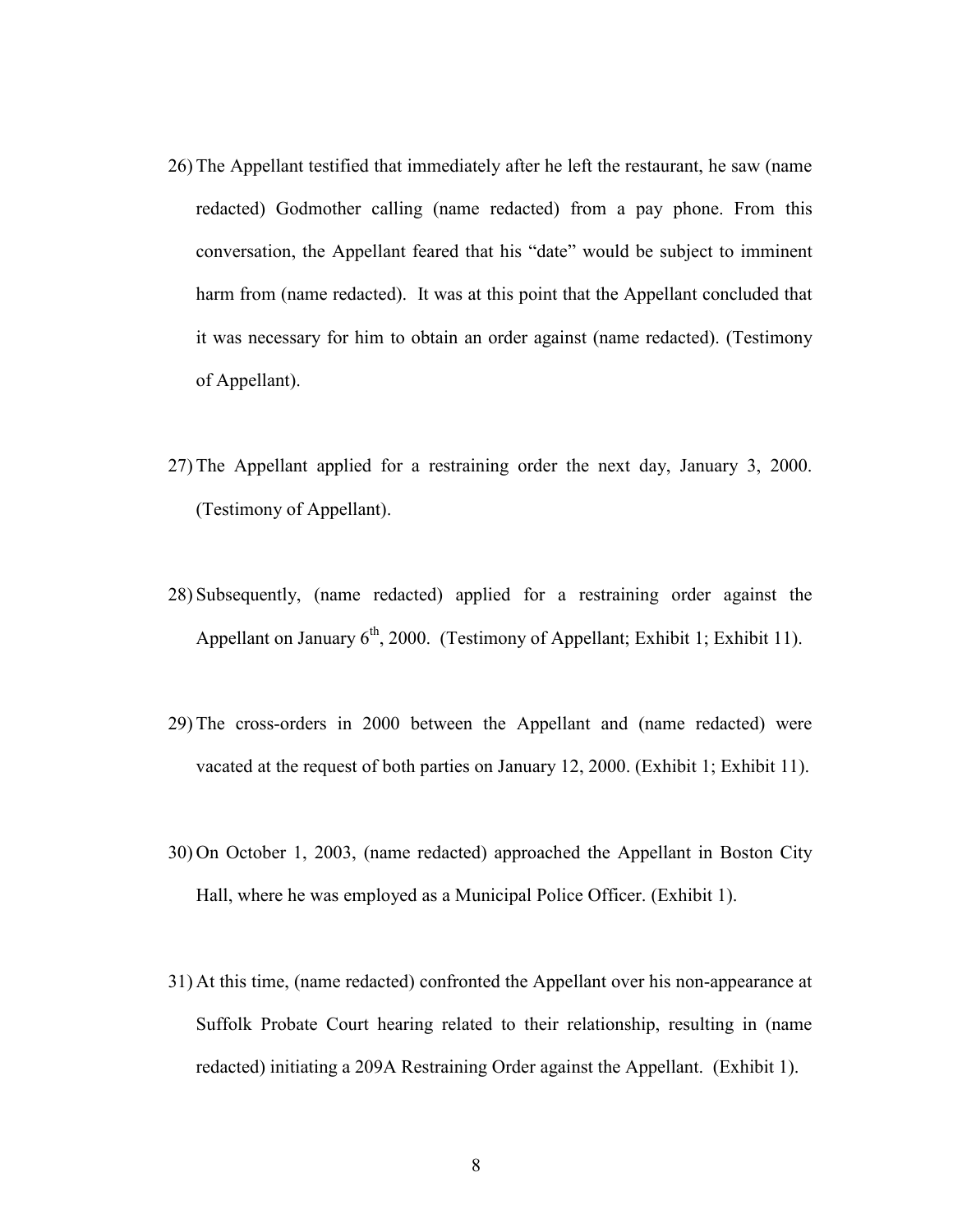- 32) The Appellant testified that (name redacted) behavior at City Hall was "elevated" and that he remained silent. The Appellant stated that he called out to Officer Richard Leham to assist him. Once Officer Leham arrived he told (name redacted) to calm down and took her outside. Officer Leham advised the Appellant to obtain a restraining order against (name redacted). (Testimony of Appellant).
- 33) Officer Richard Leham testified that on October 1, 2003, the Appellant physically approached him in the main entrance of City Hall Plaza to request his assistance in defusing the situation with (name redacted). (Testimony of Officer Richard Leham).
- 34) Officer Richard Leham did not see the entire incident between Appellant and (name redacted) on October 1, 2003. Since Officer Leham did not witness the whole incident between the Appellant and (name redacted), he could not testify as to whether Appellant threatened (name redacted), as alleged by (name redacted) in her filing of her request for a restraining order against the Appellant. (Testimony of Officer Richard Leham).
- 35) In her affidavit, submitted in support of her request for a restraining order, dated October 1, 2003, (name redacted) asserted that the Appellant had threatened her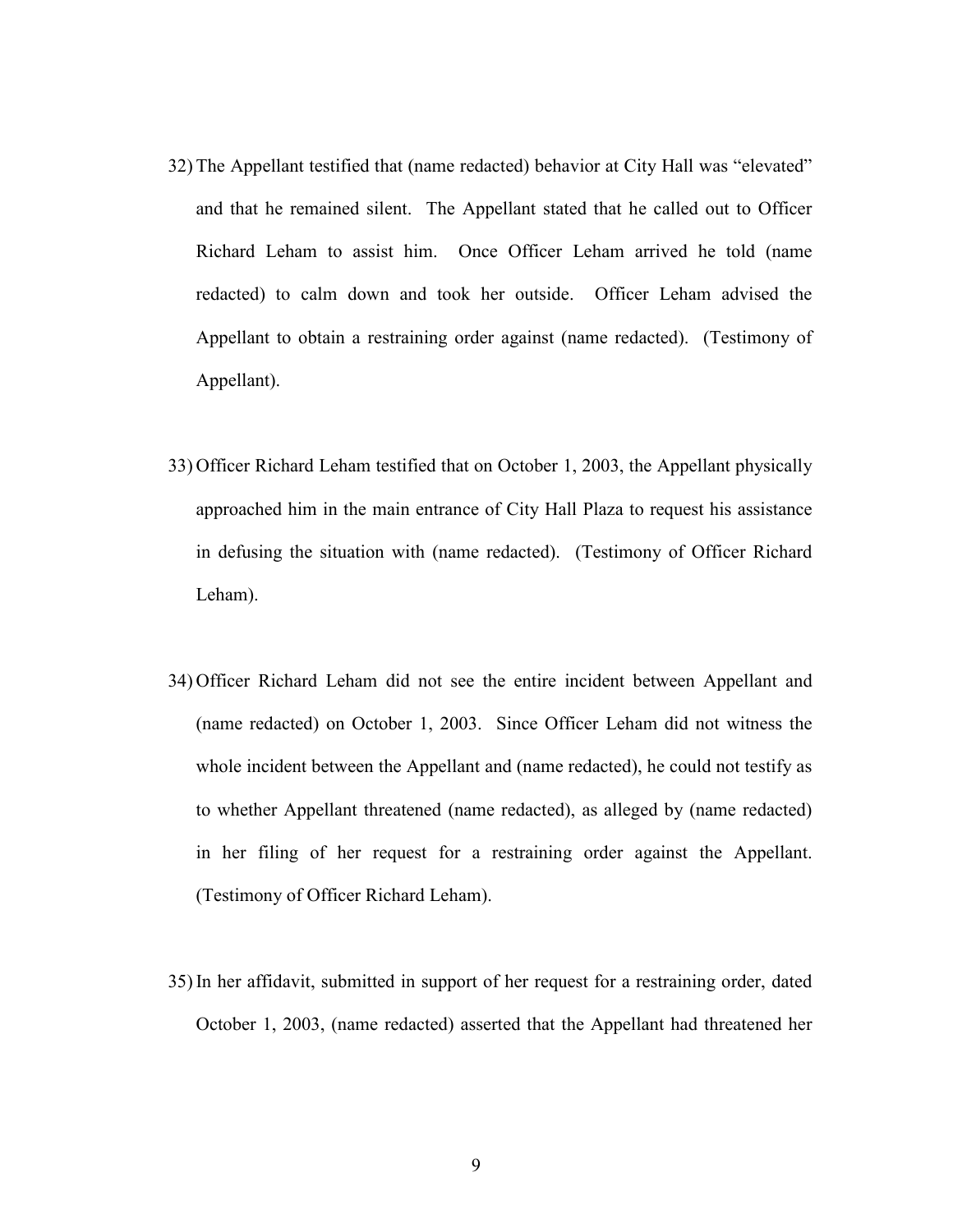on other occasions when his appearance in Probate Court was required or when he was required to pay child support. (Exhibit 1; Exhibit 12).

- 36) A hearing before Judge Gould took place regarding this matter on November 19, 2003. Both parties appeared pro se and the cross-restraining orders were vacated. (Testimony of Appellant; Exhibit 1; Exhibit 12).
- 37) On the order, Judge Gould wrote in parenthesis, "and expunge reference thereto from his file, if possible" (underline added). (Exhibit 12).
- 38) Sergeant Detective Catherine Doherty reviewed Detective Moy's investigation of the Appellant and identified the Appellant to be the subject of a discretionary hearing. (Testimony of Sergeant Detective Catherine Doherty).
- 39) Sergeant Detective Catherine Doherty testified at the Commission's Full Hearing that a discretionary hearing is an interview conducted in the discretion of the Department in order to clarify any questions or concerns identified by the Recruit Investigations Unit relating to a job applicant. (Testimony of Sergeant Detective Catherine Doherty).
- 40) The Appellant testified at the CSC hearing that he gave Detective Moy and Sergeant Detective Doherty a full explanation regarding the "Lynn warrants" during the course of the discretionary hearing but they had not followed up with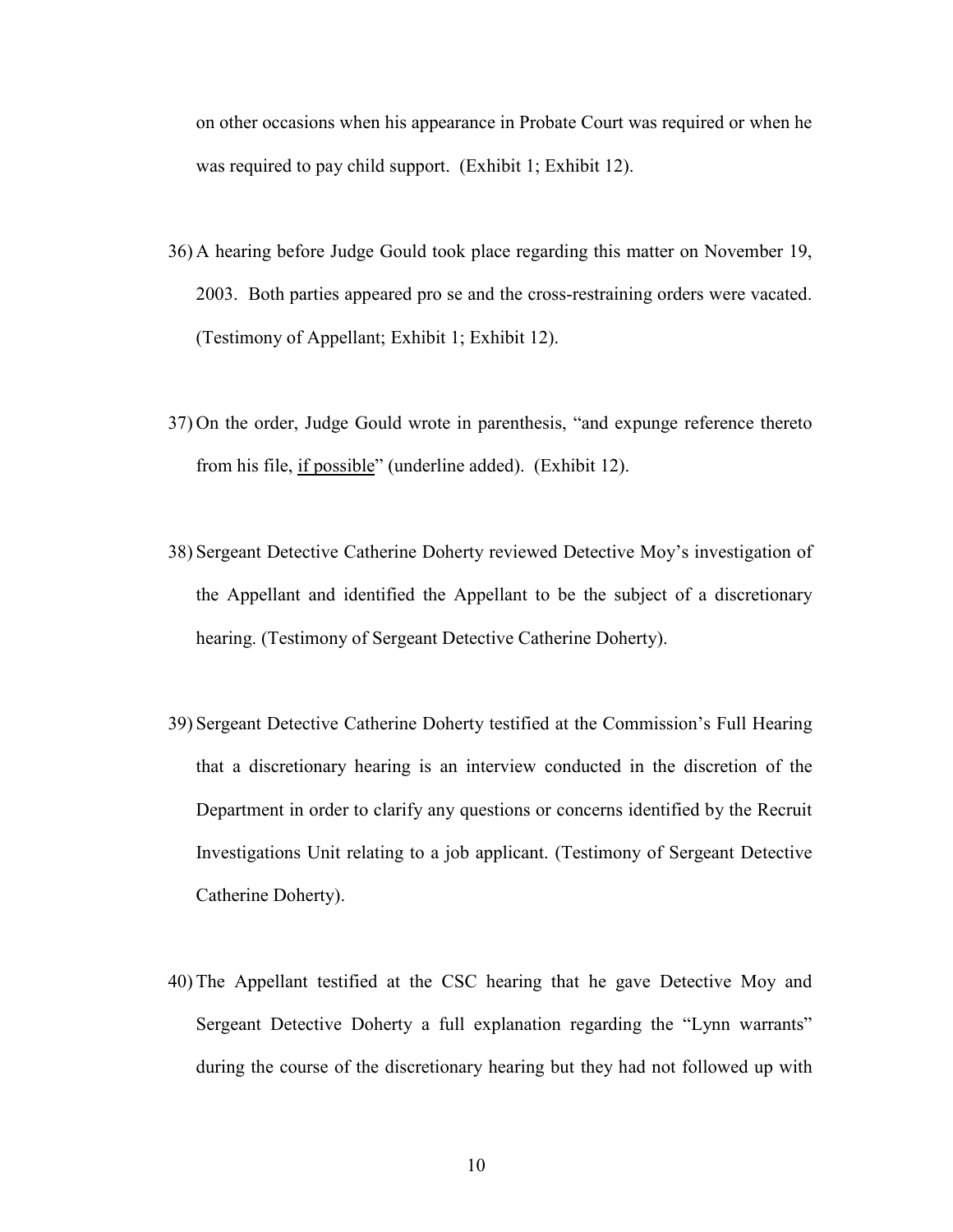the Appellant's probation officer or the people who ran the Batterers' Treatment Program. (Testimony of Appellant).

- 41) Sergeant Detective Catherine Doherty testified that she asked the Appellant to talk about the Assault and Battery, Default Warrants and 209A Abuse Prevention Orders and to offer his version of the events at the discretionary hearing. (Testimony of Sergeant Detective Catherine Doherty).
- 42) In the Appellant's statement to the Discretionary Board Members concerning his relationship to (name redacted), the Appellant stated that, "Unfortunately, some women abuse the domestic violence laws to have things go their way and I must say it works." (Exhibit 7-A).
- 43) During his Commission testimony, the Appellant conceded that he made this statement to the Discretionary Board Members. (Testimony of Appellant).
- 44) Sergeant Detective Catherine Doherty testified that she was impressed by the Appellant's demeanor and personality but could not ignore the CWOF for Domestic Assault and Battery, failure to complete a court-ordered Batterers' Treatment program and two 209A Abuse Prevention Orders issued by the Court. (Testimony of Sergeant Detective Catherine Doherty).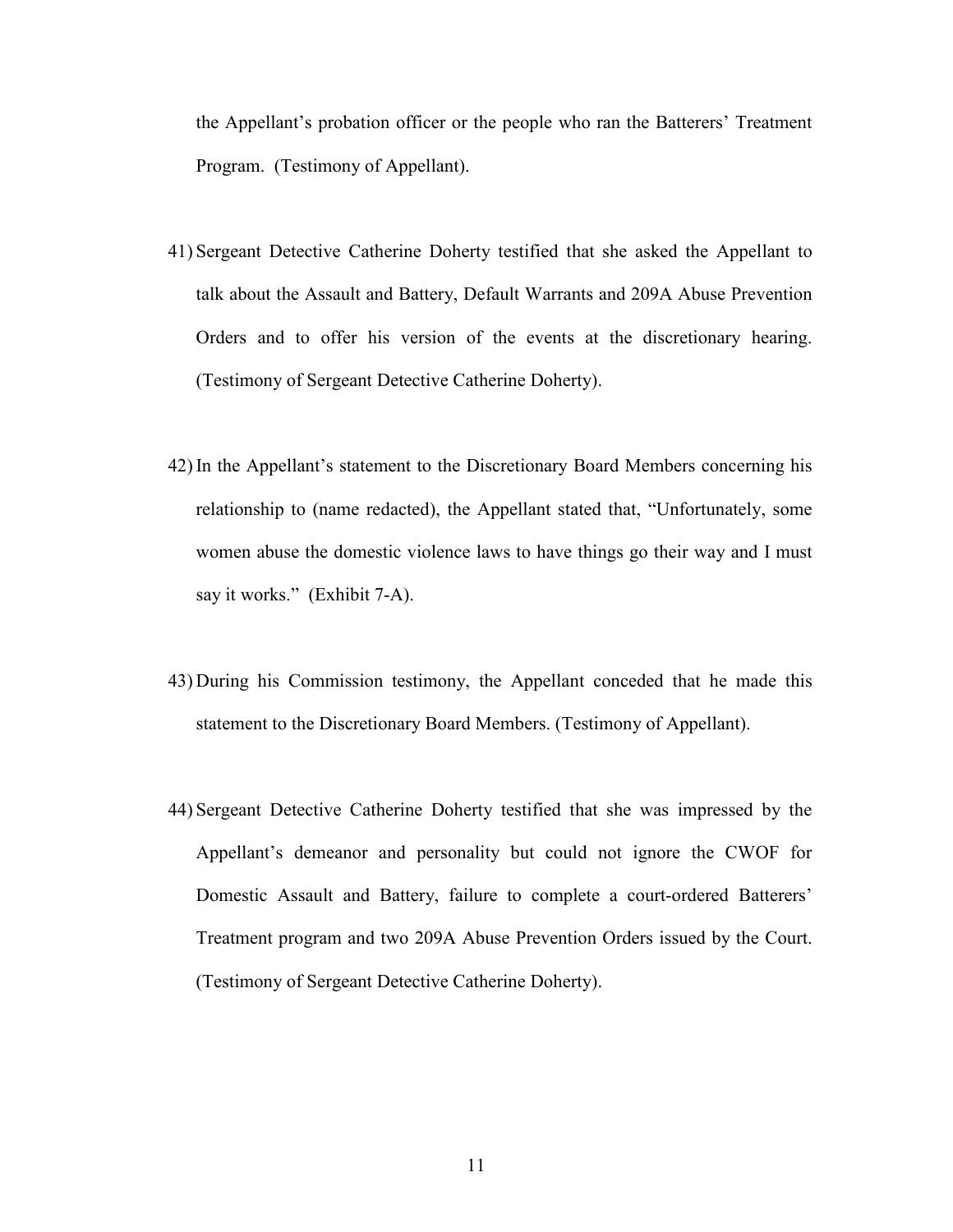- 45) Sergeant Detective Catherine Doherty testified at the Commission's Full Hearing that she could not recommend the Appellant for appointment to the BPD based on his history of domestic violence and disrespect for the court system. (Testimony of Sergeant Detective Catherine Doherty).
- 46) Sergeant Detective Catherine Doherty explained that the subsequent documentation from the victim, in which the victim minimized the violence, could have been the result of fear and/or for monetary reasons. (Testimony of Sergeant Detective Catherine Doherty).
- 47) Sergeant Detective Catherine Doherty also testified that in her experience victims of domestic violence almost always recant or minimize the abuse. (Testimony of Sergeant Detective Catherine Doherty).
- 48) The Department scrutinizes candidates who have incidents of domestic violence in their history because police officers often respond to calls for domestic violence and it would be irresponsible of the Department to hire individuals who are perpetrators of such violence. (Testimony of Deputy Superintendent Marie S. Donahue).
- 49) Deputy Superintendent Marie S. Donahue testified at the Commission's Full Hearing that the Department treats accusations of domestic violence very seriously. If the court issues a 209A Abuse Prevention Order against a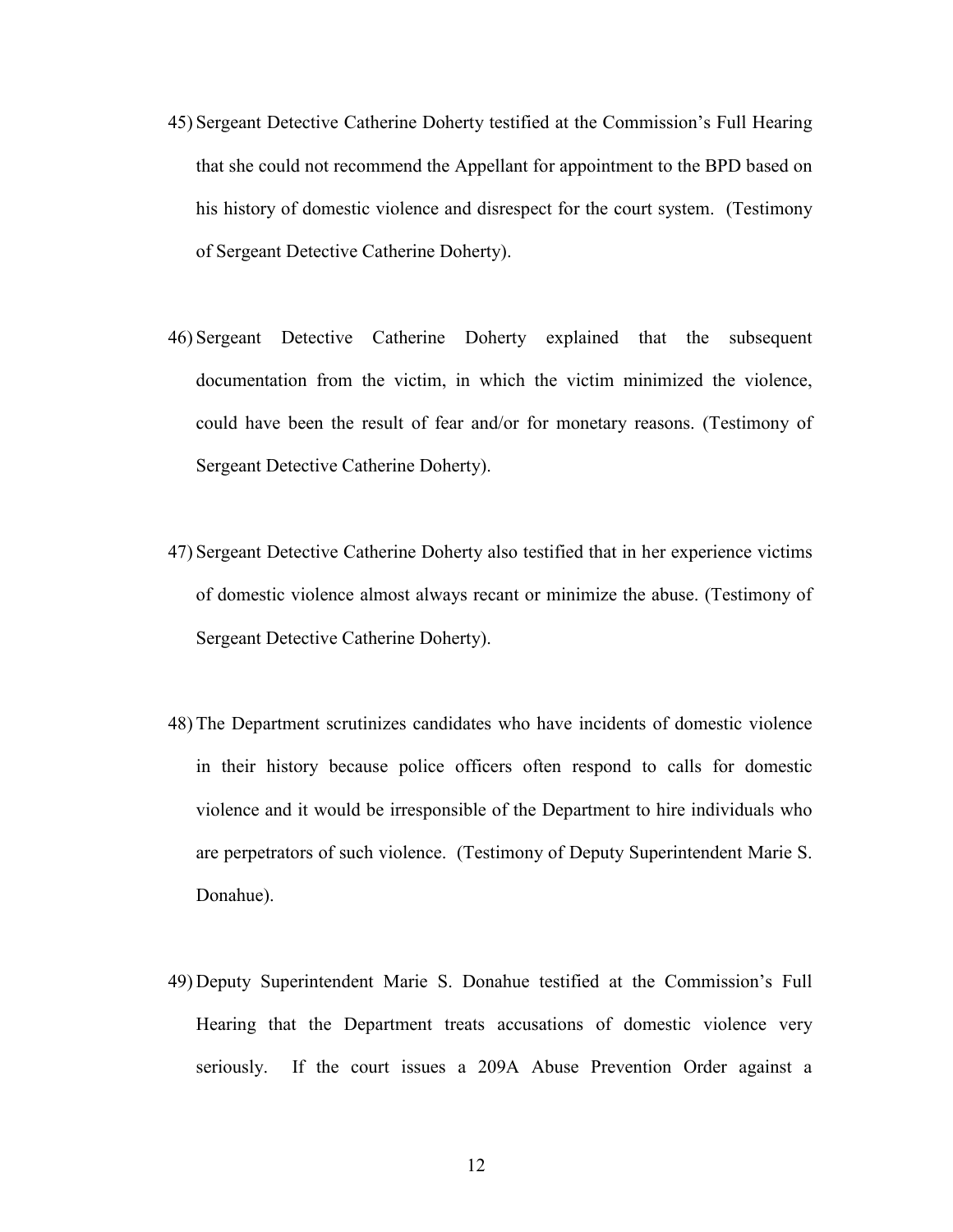Department employee, an internal affairs investigation is commenced and the officer must turn in his firearm. (Testimony of Deputy Superintendent Marie S. Donahue).

- 50) Deputy Superintendent Marie S. Donahue testified that to her knowledge and experience the Department has never hired someone with a CWOF for Domestic Assault and Battery. (Testimony of Deputy Superintendent Marie S. Donahue).
- 51) Deputy Superintendent Marie S. Donahue testified that to her knowledge and experience the Department has never hired someone who has been ordered by the Court to complete a Batterers' Treatment Program. (Testimony of Deputy Superintendent Marie S. Donahue).
- 52) Deputy Superintendent Marie S. Donahue testified that to her knowledge and experience the Department has never hired any individual with such a pattern and history of domestic violence as exhibited by the Appellant. (Testimony of Deputy Superintendent Marie S. Donahue).
- 53) When asked whether the Appellant's history of domestic violence and disregard for the legal system rendered him unsuitable for appointment to the BPD at the Commission's Full Hearing, Ed Callahan, Sergeant Detective Catherine Doherty, Deputy Superintendent Marie S. Donahue responded in the affirmative.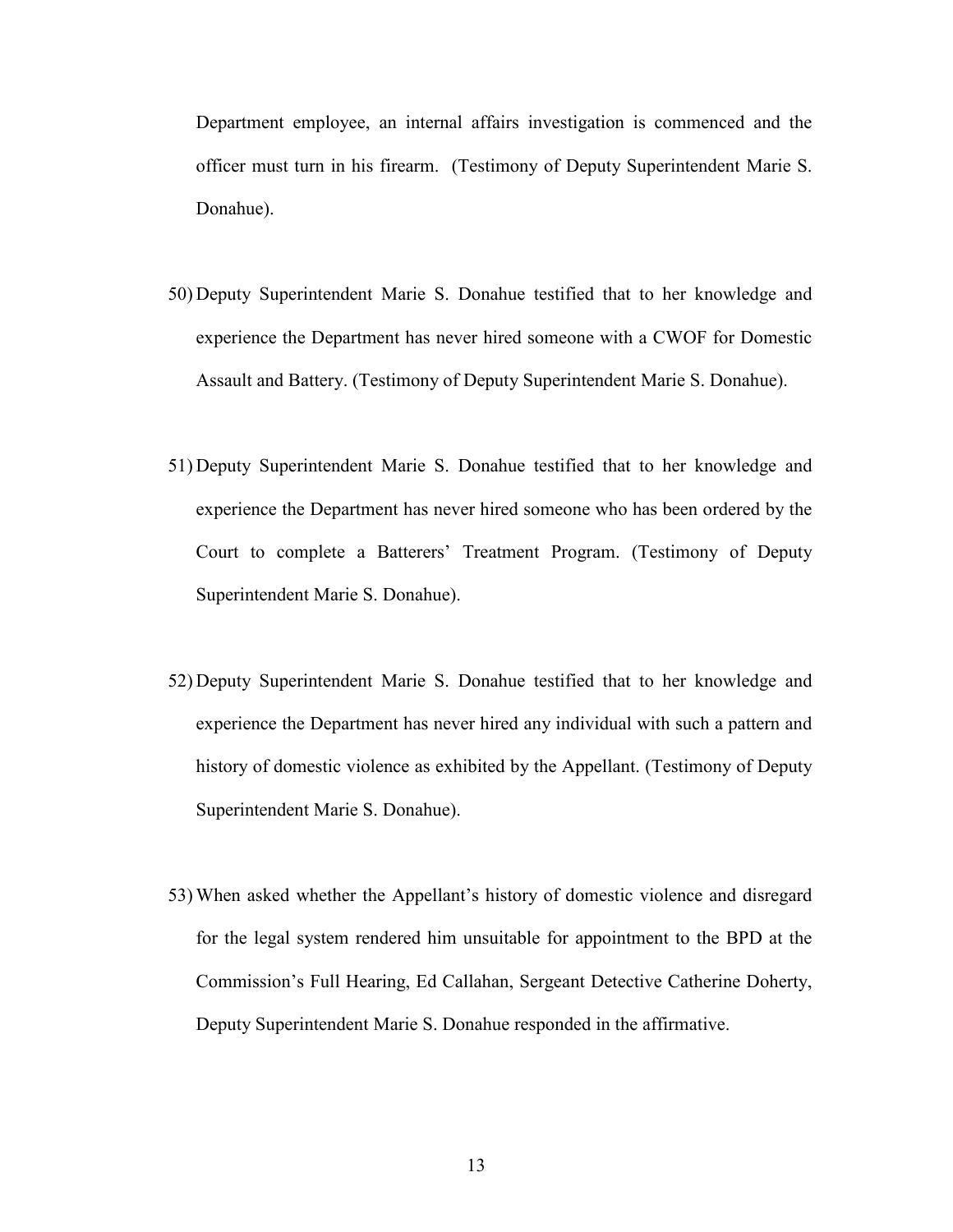- 54) The Appellant testified that he believes that women lie and manipulate the domestic violence laws of the Commonwealth. (Testimony of Appellant).
- 55) On August 23, 2004, the Department requested the Human Resources Division ("HRD") to approve the Appellant's bypass. (Exhibit 1).
- 56) Mr. Edward Callahan, of the BPD, requested that HRD bypass the Appellant based upon the Domestic Assault and Battery upon (name redacted), his failure to complete a Court-ordered Batterers' Treatment Program following which the court issued four (4) separate default warrants to compel the Appellant to complete the program and two (2) separate 209A Abuse Prevention Orders issued by the court ordering the Appellant to refrain from abusing (name redacted). (Exhibit 1; Testimony of Edward Callahan, Sergeant Detective Catherine Doherty and Deputy Superintendent Marie S. Donahue).
- 57) The Appellant contends that the BPD failed to thoroughly investigate and reasonably assess the record of the Appellant. (Appellant's Proposed Decision).
- 58) The Appellant contends that the BPD's letter to HRD contained mischaracterizations, purposeful omissions and actual errors. The Appellant contends that the record establishes that the BPD did not assess the material before it concerning the Appellant thoroughly, properly, or in good faith. (Appellant's Proposed Decision).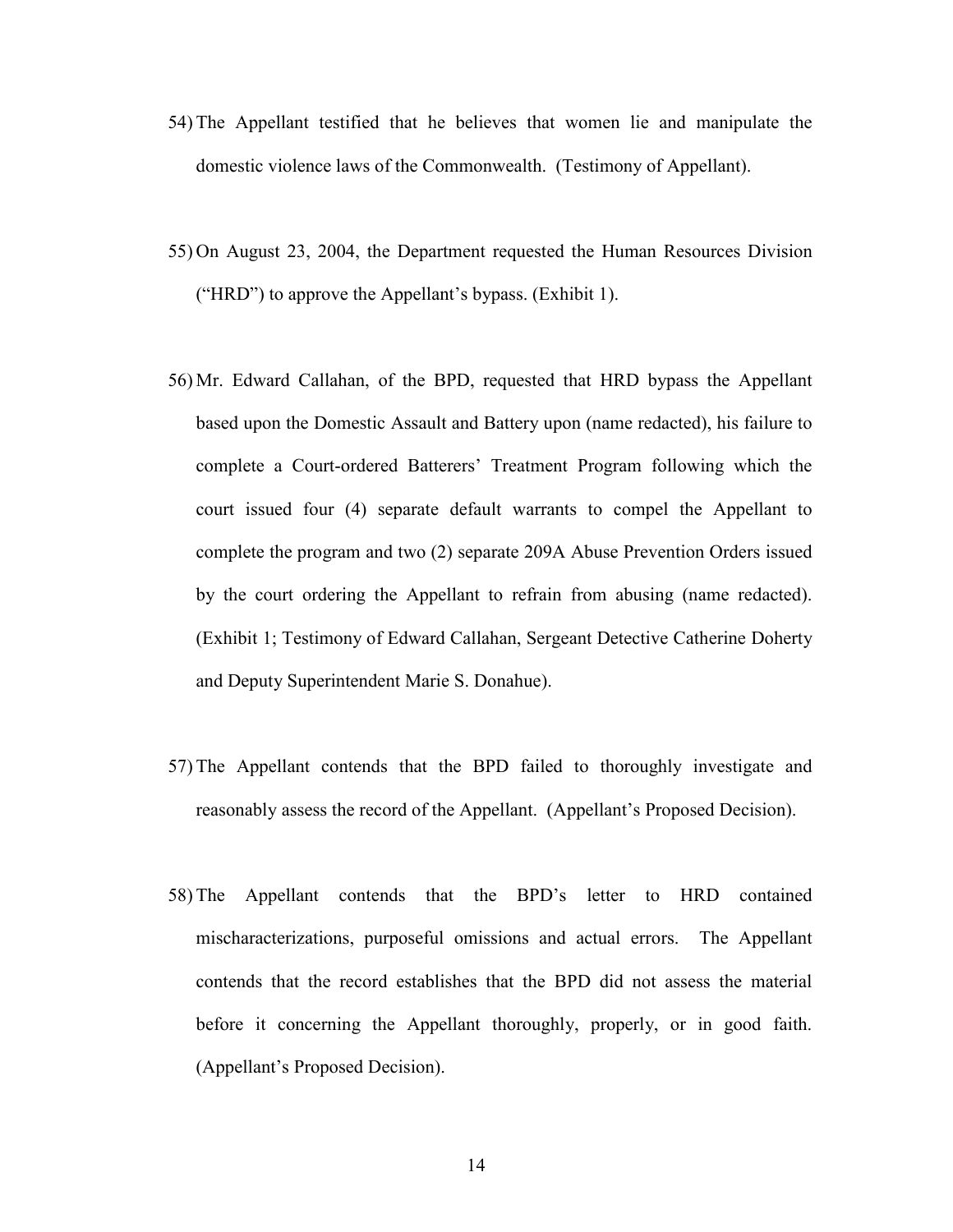- 59) I do not find the Appellant to be a credible witness in a number of instances. In one major instance, for example, the Appellant made an assertion which he was unable to support with particulars. The Appellant asserted that while he was defending himself from (name redacted) attempting to push him out the door, he pushed her and she tripped and injured herself on "some piece of furniture."
- 60) Edward Callahan, Detective James Moy, Sergeant Detective Catherine Doherty, Deputy Superintendent Marie S. Donahue, and Officer Richard Leham all testified credibly regarding their participation in these matters. The documentary record corroborated their testimony, they were specific with facts and dates and each demonstrated cooperative demeanors on the witness stand. Each was knowledgeable of the subject matter and comported him or herself professionally.

## CONCLUSION:

The Commission must decide, on the basis of the evidence, whether the appointing authority was justified in taking the actions that it did. See Town of Watertown v. Arria. 16 Mass. App. Ct. 331 (1983). McIsaac v. Civil Service Commission. 38 Mass. App. Ct. 473, 477 (1995). Police Department of Boston v. Collins. 48 Mass. App. Ct. 411 (2000). City of Leominster v. Stratton. 58 Mass. App. Ct. 726, 728 (2003). In a review of a bypass for original appointment under c. 31 s. 2(b), the Commission must determine whether a preponderance of the evidence demonstrates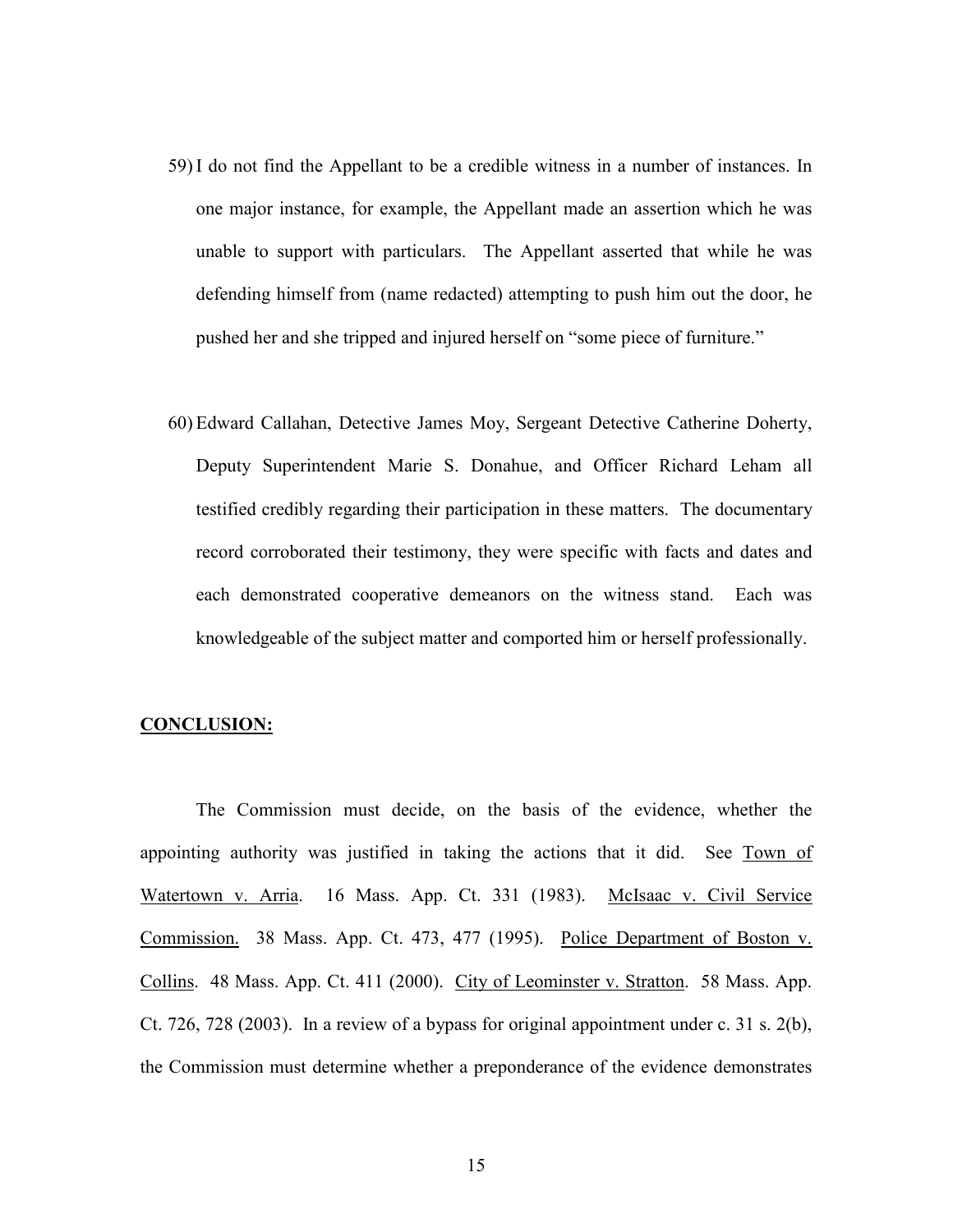that the reasons for the bypass "were, more probably than not, sound and sufficient". Mayor of Revere v. Civil Service Commission. 31 Mass. App. Ct. 315, 320-321 (1991). Bypasses are not justified "when there are, in connection with personnel decisions, overtones of political control or objectives unrelated to merit standards or neutrally applied public policy". City of Cambridge v. Civil Service Commission, 43 Mass. App. Ct. 300, 304 (1997). The Commission may not overturn an appointing authority's valid exercise of discretion based upon merit principles or policy concerns. Id. at 304. Police Commissioner of Boston v. Civil Service Commission. 39 Mass. App. Ct. 594, 600 (1996). Town of Falmouth v. Civil Service Commission. 61 Mass. App. Ct. 796, 801  $(2000)$ .

The role of the Civil Service Commission is to determine "whether the appointing authority has sustained its burden of proving that there was reasonable justification for the action taken by the appointing authority." City of Cambridge v. Civil Service Commission, 43 Mass. App. Ct. 300, 304 (1997). "When there are, in connection with personnel decisions, overtones of political control or objectives unrelated to merit standards of neutrally applied public policy, then the occasion is appropriate for intervention by the commission." Id. In the present appeal there is no evidence of political consideration, favoritism and bias in this decision. The Department has never hired anyone with such a pattern of domestic violence, nor should it.

 The BPD's decision to bypass the Appellant was reasonably justified. The BPD presented, by a preponderance of the evidence, that the Appellant had pleaded to sufficient facts for a guilty finding for Domestic Assault and Battery, for which he was ordered to attend a Batterers' Treatment Program. The case was then continued without a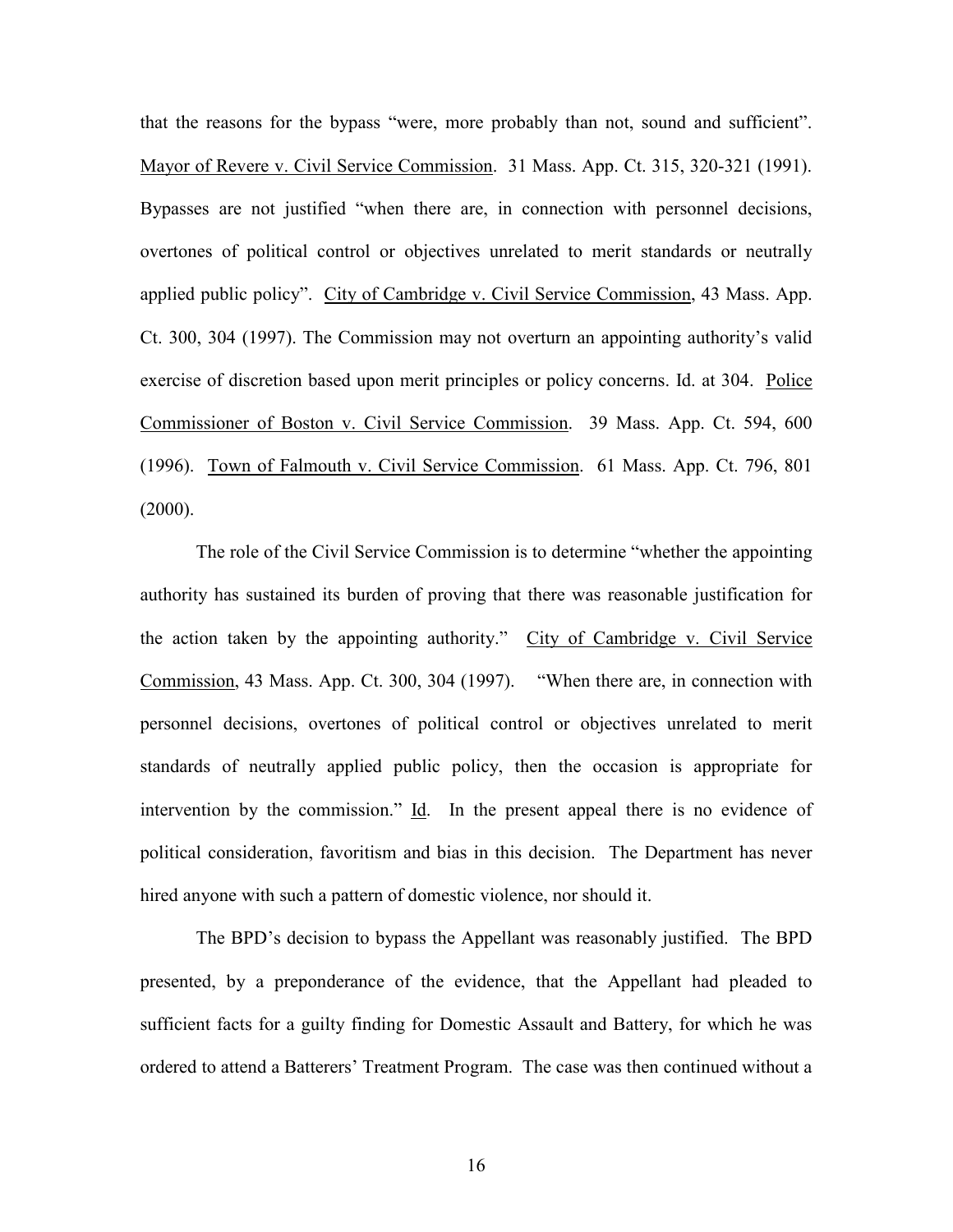finding. The Department also presented, by a preponderance of evidence, that the Appellant failed to attend the court-ordered Batterers' Program on certain occasions, resulting in the four (4) subsequent warrants issued to make him comply. In addition, the Department presented credible evidence of two (2) separate 209A Abuse Prevention Orders issued by the court against the Appellant.

The Civil Service Commission traditionally affords an Appointing Authority a considerable degree of latitude in making selection decisions. "The Appointing Authority…. may select in the exercise of broad discretion, among persons eligible…." Goldblatt v. Corporate Counsel of Boston, 360 Mass. 660, 666 (1971), citing Commissioner of the Metropolitan District Commission v. Director of Civil Service, 348 Mass. 184, 187-193 (1964). In Brooks v. Boston Police Department, 12 MCSR 19 (1999), the Commission determined that, "We do not view our role as one of substituting our judgment for that of the appointing authority. If an Appointing Authority is able to establish that there are sound and sufficient reasons for declining to select a particular appellant, we will normally defer to the appointing authority."

Regardless of the Appellant's contention that (name redacted) embellished her claims and recanted her story, the BPD was justified in its decision to bypass the Appellant based upon the information provided in multiple sworn affidavits submitted by (name redacted) to the court contemporaneously with the application for the two (2) separate 209A Abuse Prevention Orders issued by the court against the Appellant. As Sergeant Detective Catherine Doherty noted, victims may recant out of fear or for monetary concerns. Additionally, the BPD was justified in its decision to bypass the Appellant despite information provided by the Appellant as to why he failed to complete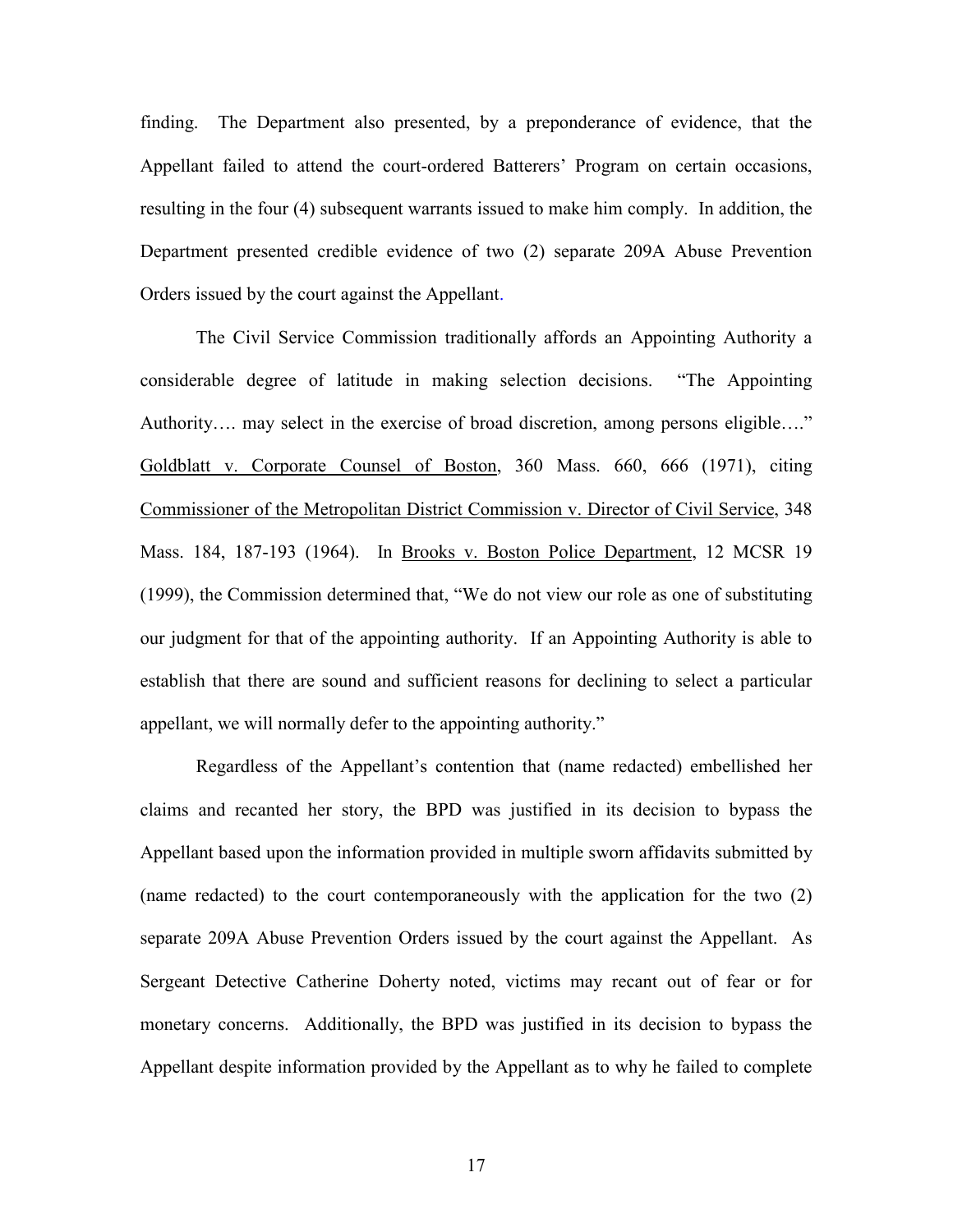the Batterers' Treatment Program as required and his assertion that the four (4) warrants were subsequently recalled. It should be noted that (name redacted) did not appear and testify on behalf of the Appellant in the BPD Discretionary Hearing or the Commission Hearing.

The Department's decision to bypass the Appellant was a valid exercise of discretion based on a policy to not hire persons with a history and pattern of perpetrating domestic violence and was well supported by a preponderance of the evidence. Officers of the BPD are often called to domestic violence situations and they must be capable of responding appropriately to such highly sensitive and dangerous calls. The BPD was justified in considering the Appellant's past as a reason to bypass him. Therefore, the appeal on docket number G1-04-464 is dismissed.

Civil Service Commission

 $\overline{\phantom{a}}$  , which is a set of the set of the set of the set of the set of the set of the set of the set of the set of the set of the set of the set of the set of the set of the set of the set of the set of the set of th

John J. Guerin, Jr. Commissioner

 By a vote of the Civil Service Commission (Bowman, Guerin, Marquis and Taylor, Commissioners) on April 26, 2007.

A True Record. Attest:

 $\overline{\phantom{a}}$  , which is a set of the set of the set of the set of the set of the set of the set of the set of the set of the set of the set of the set of the set of the set of the set of the set of the set of the set of th

Commissioner

Either Party may file a motion for reconsideration within ten days of the receipt of a Commission order or decision. A motion for reconsideration shall be deemed a motion for rehearing in accordance with MGL c. 30A S. 14(1) for the purpose of tolling the time for appeal.